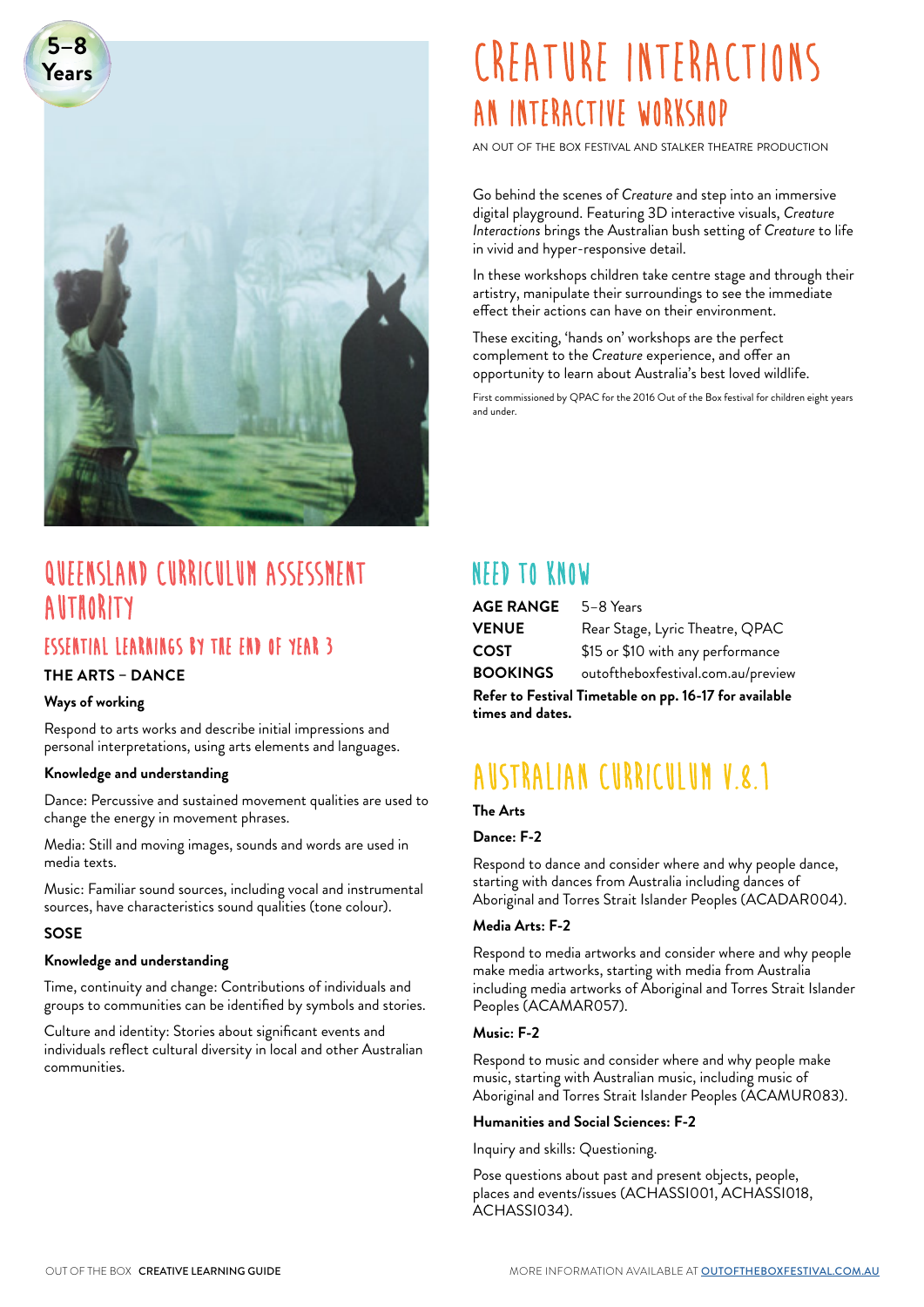# CREATIVE LEARNING GUIDE

*Creature Interactions* – an interactive workshop is an opportunity for children to extend their experience of the production and continue learning beyond the theatre space. It is not necessary to see the production to participate in the workshop. By participating in this workshop, children will explore an interactive play-space created by the Stalker Theatre team. Through a series of physical learning activities, Children will become the Artists engaging with the 3D interactive visuals installation exposing them to an authentic arts making experience. Through this immersive play, children will begin to make creative decisions that could prompt discussion about the interaction between the art forms to communicate meaning.

Children will be encouraged to take creative risks in a safe and supported environment to learn about The Arts particularly the areas of Dance and Media. In Dance, children will be provided the opportunity to experiment with the elements of dance to inspire new movement ideas using the projections as stimulus. This exploration of the physical manipulation of the media provides students with the opportunity to engage in improvisation practices and gives them an understanding of the freedom they can have when creating movement pushing their understanding of dance beyond choreographed sequences. In Media, exploration of the motion directed technology allows student to gain an understanding of the relationship between the elements of movement and media. Children will enjoy participating in the challenge of becoming an instrument of communication. This workshop may inspire children to create their own performance using arts elements and languages to communicate ideas about the impact or effect humans have on the environment and animals.

Participation in this workshop also introduces children to themes and ideas relevant in Humanities and Social Sciences. After the workshop children may explore stories about significant events in Australian history that has impacted on the environment. They could reflect on the cultural diversity of local and other Australian communities with a particular focus on the cultural relationship Aboriginal people and Torres Strait Islander people have with our native flora and fauna. Children may be inspired to research and investigate environmental impact of humans on the Australian landscape and animal habitats. In History, children may pose questions about past and present objects, people, places and issues such as conservation and animal rights which may lead to discussions and consideration.

# ART FORM FOCUS:

The Arts: Media Arts and Dance

# KEY MESSAGES:

How do we impact the environment and the creatures in the world around us?

# LEARNING OPPORTUNITY:

By engaging with new technologies in an experiential way, children will experiment with the elements of Media Arts and Dance by manipulating their surroundings. Through the learning experiences below children can draw on their own understanding of what it means to be a part of this world and learn what effect their actions can have on our environment and the creatures we share our world with.

# LEARNING ACTIVITIES:

### **CREATING THE ENVIRONMENT**

Cut out images, draw, photograph or film a series of images relating to the environment for example animals, plants etc.

Sequence and edit images to design a poster, PowerPoint, collage to communicate an idea or tell a story.

Show someone else and discuss if they can identify the story or idea.

### **MOVE ME**

Listen to a range of instrumental music focussing on the mood of the piece. Begin to respond to the music by improvising movement ideas.

### **DESCRIBE THE MUSIC.**

Respond to the tempo, rhythm and the dynamic changes in the piece.

Try to remember some of the movements or sequences of movement that you have created – you might want to write them down or film them to remember. Using all of the movement ideas inspired by the movement, choreograph a set sequence of movement.

### **LANDSCAPES**

Research images of the Australian landscape.

Select two contrasting/different images.

Identify the lines and shapes within each landscape.

Explore movement ideas related to these lines and shapes.

Think about shape, size, levels, space, pathways and tempo.

Choreograph a sequence of movement to represent each landscape.

### **PUT THEM TOGETHER.**

Discuss the similarities and differences between the two sequences.

#### **FOUND OBJECTS**

Using easily accessible objects such as; cardboard boxes, plastic bags, material etc. create a set to represent an environment that has been affected by humans.

Explore movement ideas that interact with the set by moving in, around, over and through the objects.

#### **NATURAL DISASTER**

Research descriptions of weather patterns or a natural disaster,

Create a list of words that relate to the movement or use of space.

Group the words to create 3 sections (beginning, middle and end).

Using the words, choreograph movements to represent each section.

Put the sequences together to create a dance that represents a natural disaster.